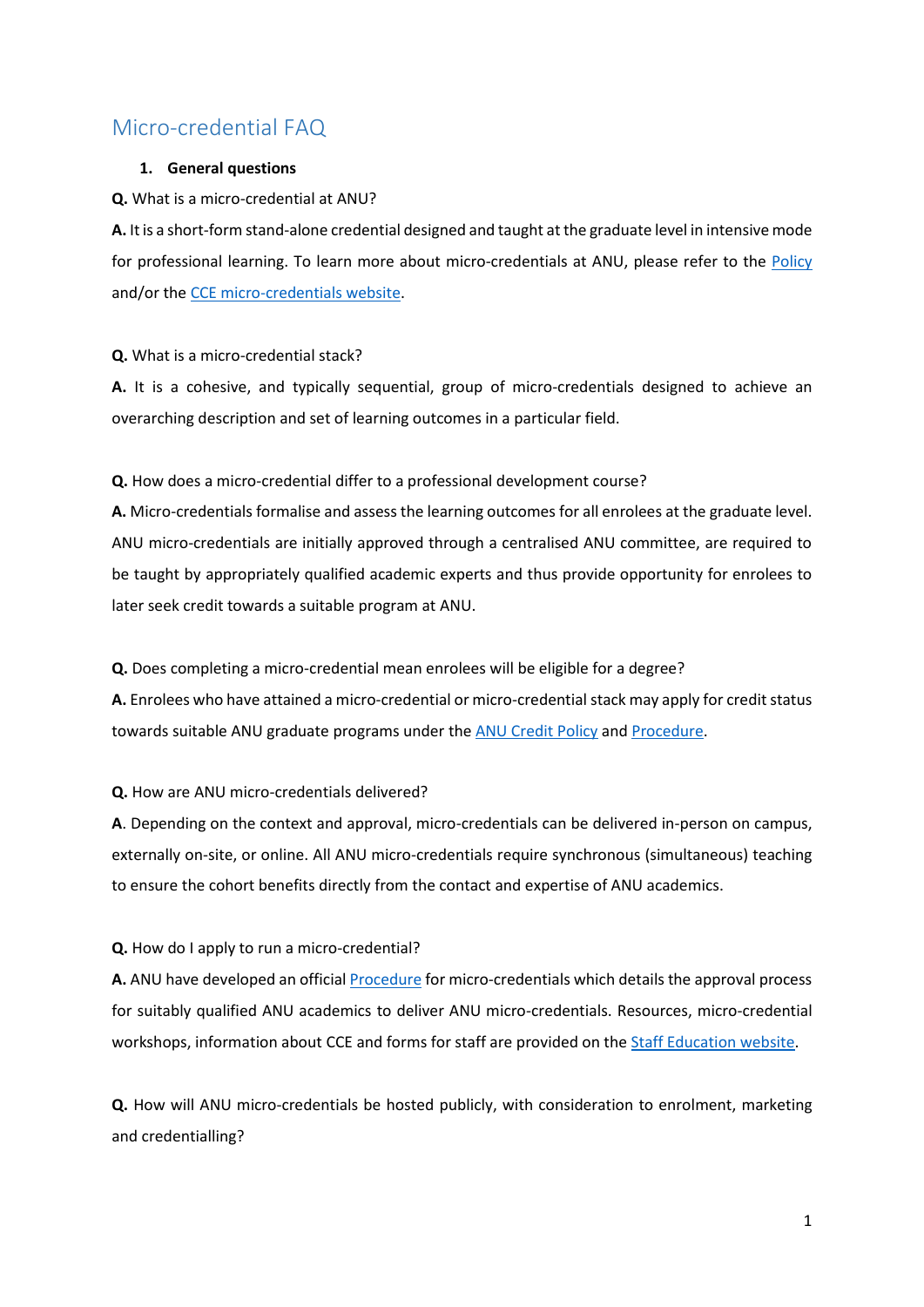**A.** The ANU Centre for Continuing Education within CLT provides the online facility and capability to enrol, credential and support the online delivery of micro-credentials to external enrolees (Non-ANU ID). More information about marketing, enrolment, and the external LMS (Troodle) can be obtained by attending the monthly CCE workshops on services and support for ANU public-facing courses. Access the details for the workshops on the [Staff Education website](https://staffeducation.weblogs.anu.edu.au/resources/micro-credentials/) or contact [microcredentials@anu.edu.au.](mailto:microcredentials@anu.edu.au) Academics can also deliver their approved micro-credentials independently of CCE, however CCE must be informed as they will require timely information in a suitable format before the credentialling of successful enrolees.

#### **2. Design**

**Q.** How long is a micro-credential recommended to run for?

**A.** You should plan for 20-23 hours per credit unit point, balanced across direct teaching, synchronous interaction, self-study (including asynchronous components such as forum/group contributions) and assessment. Ease of accessibility means that shorter micro-credentials are likely to be more popular with career professionals than longer ones.

**Q.** When and how are micro-credentials offered to the public?

A. Th[e CCE website](https://cce.anu.edu.au/microcredentials.aspx) provides information on ANU micro-credentials to workplaces and the public. Once dates, location, and costs are confirmed, members of the public can enrol in a micro-credential**. External organisations can also search this database of ANU micro-credentials and contact us directly to determine alternate arrangements for in-house delivery.**

For further queries, please contact the micro-credentials team on [microcredentials@anu.edu.au.](mailto:microcredentials@anu.edu.au)

#### **3. Delivery**

**Q:** Can a micro-credential be conducted over Zoom?

**A:** Yes, however, special application is required for Zoom during non-pandemic times as outlined in th[e Policy.](https://policies.anu.edu.au/ppl/document/ANUP_5972717)

#### **Q.** What will enrolees have access to at the library?

**A.** Enrolees will have limited access to the library. Consider using physical and digital collections available at the ANU libraries and openly accessible material through including the [repository](https://openresearch-repository.anu.edu.au/) and the [ANU Press.](https://press.anu.edu.au/) As micro-credentials are typically short in duration and undertaken by busy career